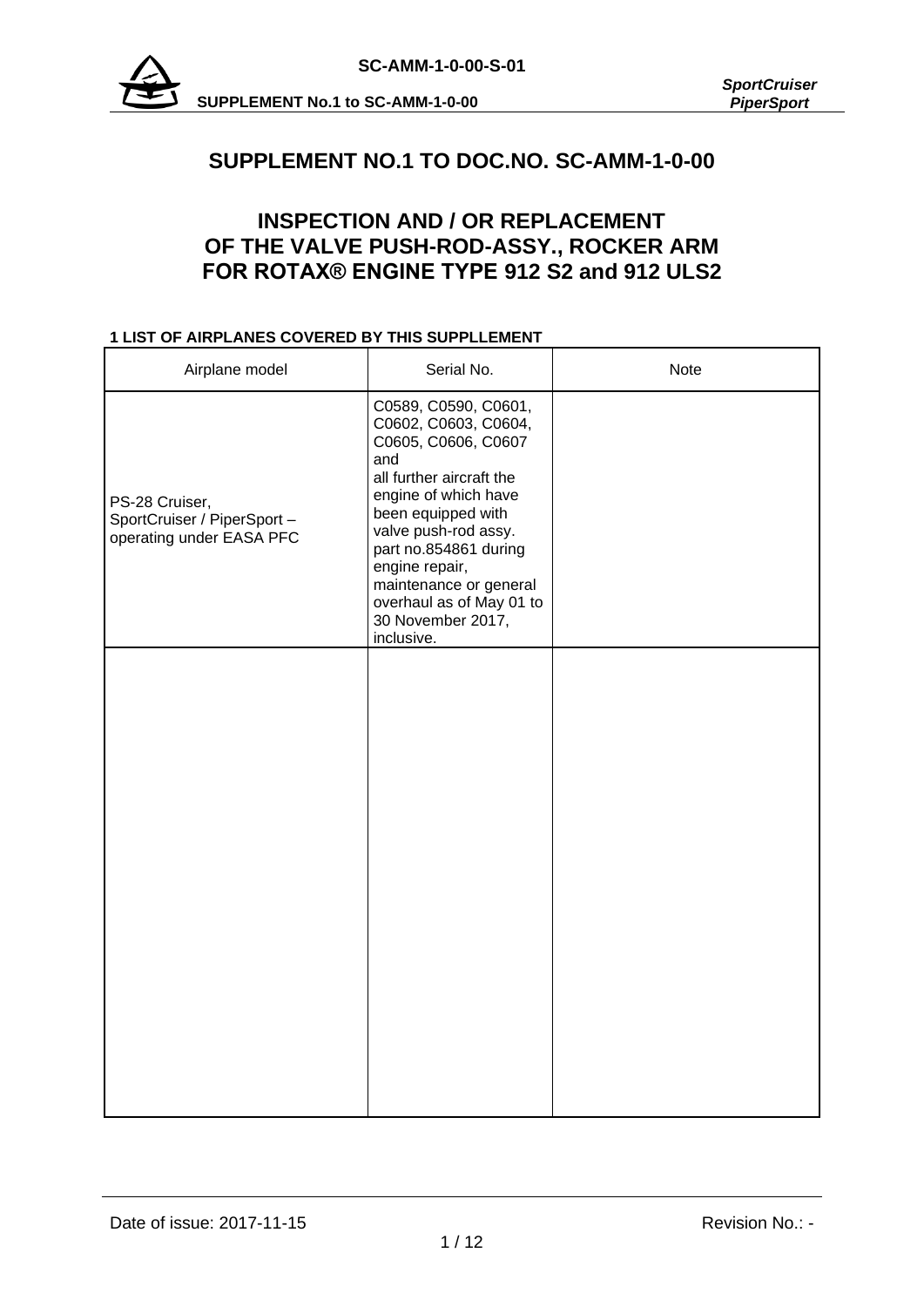*SportCruiser PiperSport*

# **SUPPLEMENT No.1 to SC-AMM-1-0-00**



## **2 RECORD OF REVISIONS**

| Rev.<br>No. | Revision name | Changed pages | Issue date | Date and<br>signature         |
|-------------|---------------|---------------|------------|-------------------------------|
| ۰           | Initial issue | $1 - 12$      | 2017-11-15 | 2017-11-15<br>Sklenář/ CSA-QM |
|             |               |               |            |                               |
|             |               |               |            |                               |
|             |               |               |            |                               |
|             |               |               |            |                               |
|             |               |               |            |                               |
|             |               |               |            |                               |
|             |               |               |            |                               |
|             |               |               |            |                               |
|             |               |               |            |                               |
|             |               |               |            |                               |
|             |               |               |            |                               |
|             |               |               |            |                               |
|             |               |               |            |                               |
|             |               |               |            |                               |
|             |               |               |            |                               |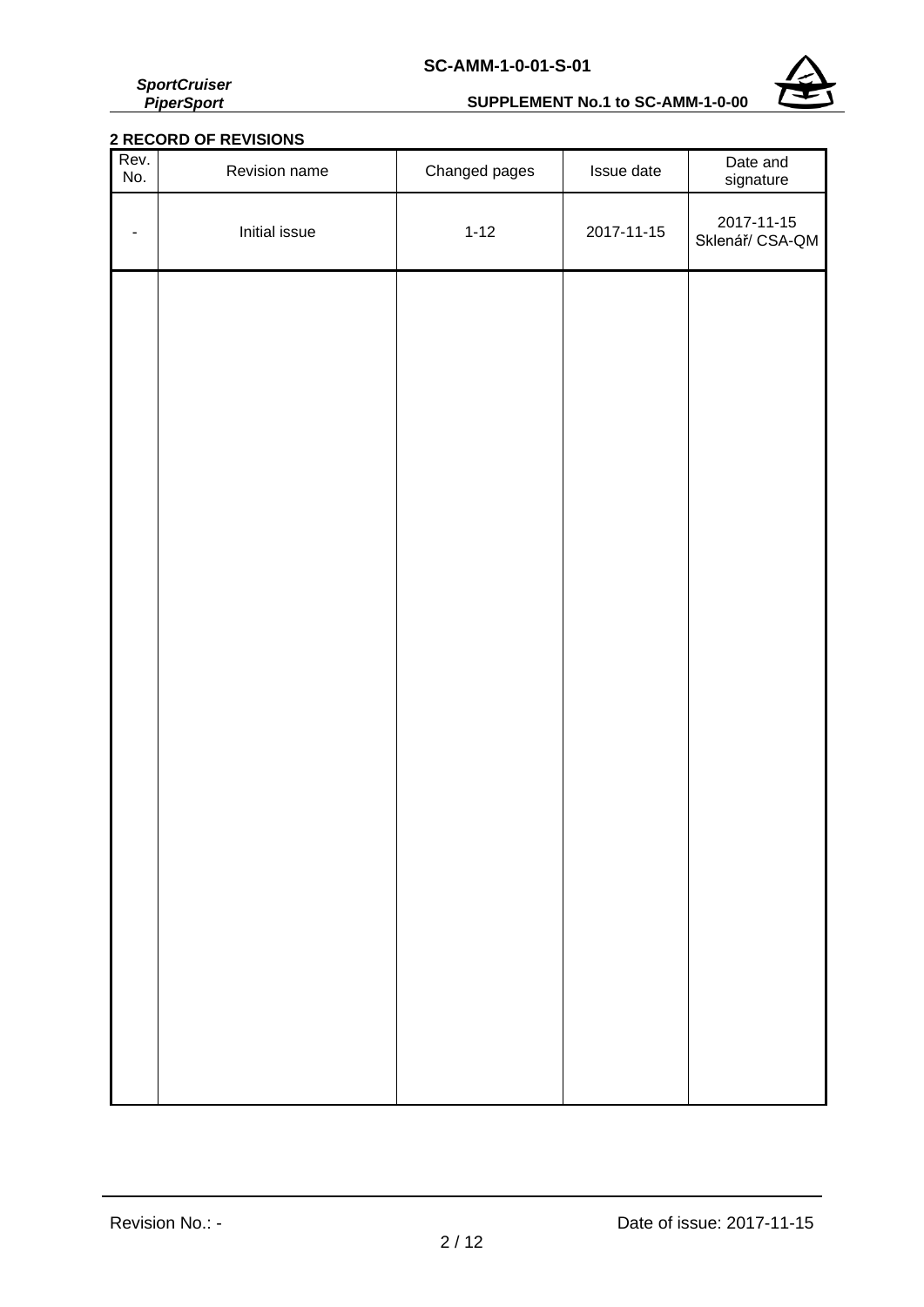



### **3 LIST OF EFFECTIVE PAGES**

| Page                    | <b>Date</b> | Page | <b>Date</b> | Page | <b>Date</b> |
|-------------------------|-------------|------|-------------|------|-------------|
| $\mathbf 1$             | 2017-11-15  |      |             |      |             |
| $\boldsymbol{2}$        | 2017-11-15  |      |             |      |             |
| $\overline{3}$          | 2017-11-15  |      |             |      |             |
| $\overline{\mathbf{4}}$ | 2017-11-15  |      |             |      |             |
| $\overline{5}$          | 2017-11-15  |      |             |      |             |
| $\,6\,$                 | 2017-11-15  |      |             |      |             |
| $\overline{7}$          | 2017-11-15  |      |             |      |             |
| $\bf 8$                 | 2017-11-15  |      |             |      |             |
| $\boldsymbol{9}$        | 2017-11-15  |      |             |      |             |
| 10                      | 2017-11-15  |      |             |      |             |
| 11                      | 2017-11-15  |      |             |      |             |
| 12                      | 2017-11-15  |      |             |      |             |
|                         |             |      |             |      |             |
|                         |             |      |             |      |             |
|                         |             |      |             |      |             |
|                         |             |      |             |      |             |
|                         |             |      |             |      |             |
|                         |             |      |             |      |             |
|                         |             |      |             |      |             |
|                         |             |      |             |      |             |
|                         |             |      |             |      |             |
|                         |             |      |             |      |             |
|                         |             |      |             |      |             |
|                         |             |      |             |      |             |
|                         |             |      |             |      |             |
|                         |             |      |             |      |             |
|                         |             |      |             |      |             |
|                         |             |      |             |      |             |
|                         |             |      |             |      |             |
|                         |             |      |             |      |             |
|                         |             |      |             |      |             |
|                         |             |      |             |      |             |
|                         |             |      |             |      |             |
|                         |             |      |             |      |             |
|                         |             |      |             |      |             |
|                         |             |      |             |      |             |
|                         |             |      |             |      |             |
|                         |             |      |             |      |             |
|                         |             |      |             |      |             |
|                         |             |      |             |      |             |
|                         |             |      |             |      |             |
|                         |             |      |             |      |             |

## **CHAPTER 1 GENERAL**

No Change

Date of issue: 2017-11-15 Revision No.: -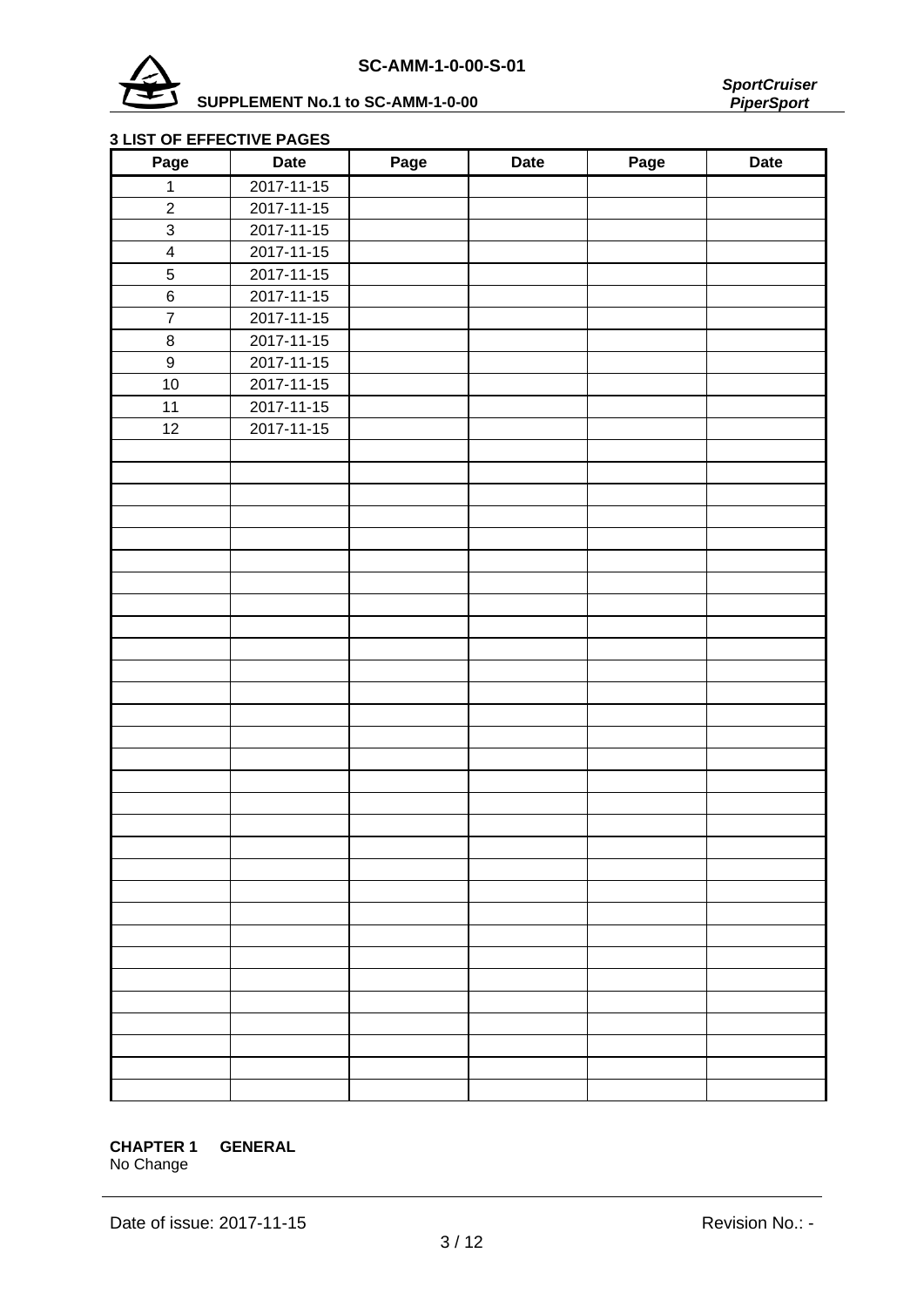**CHAPTER 2 LIMITATIONS / MAINTENANCE CHECKS** No Change **CHAPTER 3 FUSELAGE** No Change **CHAPTER 4 WING** No Change **CHAPTER 5 TAIL UNIT** No Change **CHAPTER 6 CONTROL SYSTEM** No Change **CHAPTER 7 EQUIPMENT** No Change **CHAPTER 8 LANDING GEAR** No Change **CHAPTER 9 FUEL SYSTEM** No Change **CHAPTER 10 POWER UNIT**

#### **10.1 Introduction**

*SportCruiser PiperSport*

The ROTAX Company issued Service Bulletin SB-912-070UL, SB-912-070 R1 for ROTAX® Engine Type 912 (Series) with requirement to inspect and / or replace the valve push-rod-assy., rocker arm left/right. Power loss and engine RPM drop have been reported on Rotax 912 engines in service. It has been determined that, due to a quality control deficiency in the manufacturing process of certain push-rod assemblies, manufactured between 01 May 2016 and 2 October 2017 inclusive, partial wear on the rocker arm ball socket may occur, which may lead to malfunction of the valve train.

The Supplement No.1 contains instructions for corrective action requested for Rotax engines type 912 S2 and 912 ULS2, which are installed in the PS-28 Cruiser airplane.

#### **10.2 Compliance**

- Carry out this inspection on the engines listed in the Section "LIST OF AIRPLANES COVERED BY THIS SUPPLEMENT" above, according to the instructions in the point 10.9 at the next scheduled maintenance event or within the next 25 hours of operation, but at the latest till 30 April 2018.
- At rough engine running, or unusual engine operating behaviour carry out this inspection before the next flight.

#### **10.3 References:**

ROTAX SB-912-070 / SB-912-070UL, SB-912-070 R1 ROTAX SI-912-009, latest revision PS-28 Cruiser Maintenance Manual CR-MM-1-0-00, Rev.19, dated 06 June 2017 In addition to this technical information refer to current issue of all relevant ROTAX Service Instructions (IS)

ROTAX Maintenance Manual Heavy (MMH)

#### **10.4 Type of Maintenance**

**Heavy**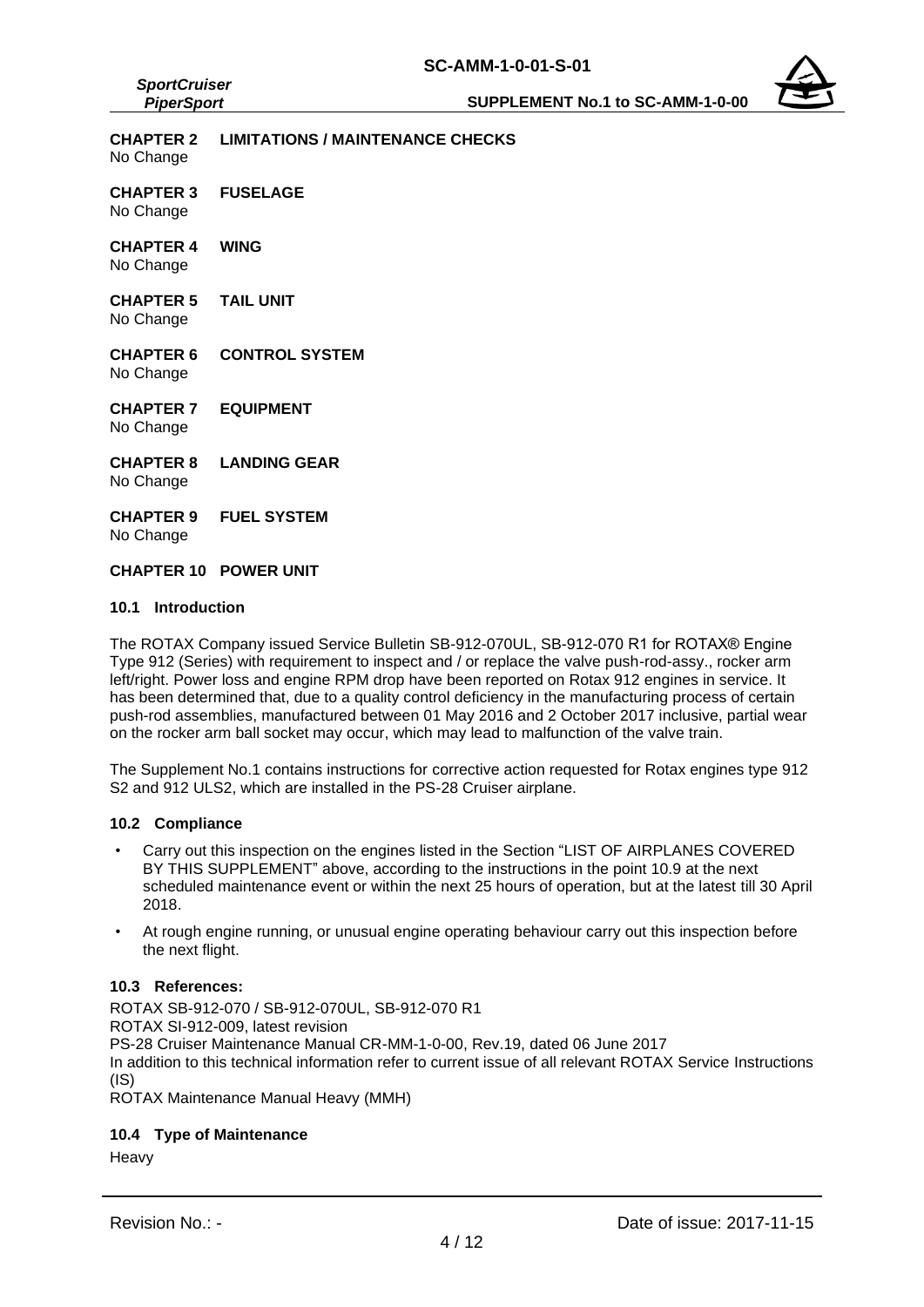

#### **10.5 Authorization to perform:**

EASA Part M or Part 145 Maintenance organization

ROTAX® – Airworthiness representatives

ROTAX® – Authorized Distributors or their independent Service Centres

Persons approved by the respective Aviation Authority

Persons with approved qualifications for the corresponding engine types. Only authorized persons (iRMT, Level Heavy Maintenance) are entitled to carry out this work.

**NOTE:** A list of all ROTAX® Authorized Distributors or their independent Service Centres is provided on [www.FLYROTAX.com.](http://www.flyrotax.com/)

All work has to be performed in accordance with the relevant Maintenance Manual.

#### **10.6 Tools needed:**

Common tools for maintenance + see the point 10.8 below.

#### **10.7 Material**

### **10.7.1 Material - availability**

Material is provided on request by ROTAX® Authorised distributors or their independent Service Centres.

#### **10.7.2 Material requirement per engine**

Parts requirement: Order parts as required for the relevant job task to be determined in section 10.9.

| Fig.<br>no. |                          | part no. | <b>Qty/engine</b> | <b>Description</b>     | <b>Application</b> |
|-------------|--------------------------|----------|-------------------|------------------------|--------------------|
| 2           | required                 | 840887   | 4                 | Allen screw M6x30 10.9 | valve cover        |
|             | parts for<br>inspection  | 927941   | 4                 | Washer 6.0/12/1        | valve cover        |
|             |                          | 881920   | 1 Set             | O-Ring set             | valve cover        |
|             | required                 | 854861*  | as required       | Valve push-rod assy.   | cylinder head      |
|             | parts for<br>replacement | 854383   | as required       | Rocker arm left        | cylinder head      |
|             |                          | 854393   | as required       | Rocker arm right       | cylinder head      |

\* or relevant part as per supersedure history

#### **10.7.3 Interchangeability of parts**

- all affected parts cannot further be used and must be returned F.O.B to ROTAX® Authorized distributors or their independent Service Centres.
- further sale, use or shipment of all valve push-rods no. 854861 produced in the affected time period (from 01 May 2016 until 02 October 2017), in stores (e.g. replacement parts) are also affected, must undergo a visual inspection of valve push-rods as per the point 10.9.5 and if found not OK must be returned F.O.B. to ROTAX® Authorized distributors or their independent Service Centres.

#### **10.8 Special tooling / lubricant adhesives / sealing compound / availability**

Availability is provided on request by ROTAX® Authorised distributors or their independent Service Centres.

| <b>Description</b>                            | <b>Qty/engine</b> | Part no.  | <b>Application</b> |
|-----------------------------------------------|-------------------|-----------|--------------------|
| Valve spring loading jig                      | 1*                | 877387**  | valve spring       |
| <b>KLÜBER ISOFLEX TOPAS</b><br><b>NB 5051</b> | as required       | 898351*** | rocker arm bearing |

\*) Only needed if replacement task is required.<br>\*\*) or equivalent e.g. valve spring mounting dev

or equivalent e.g. valve spring mounting device assy. part no. 877385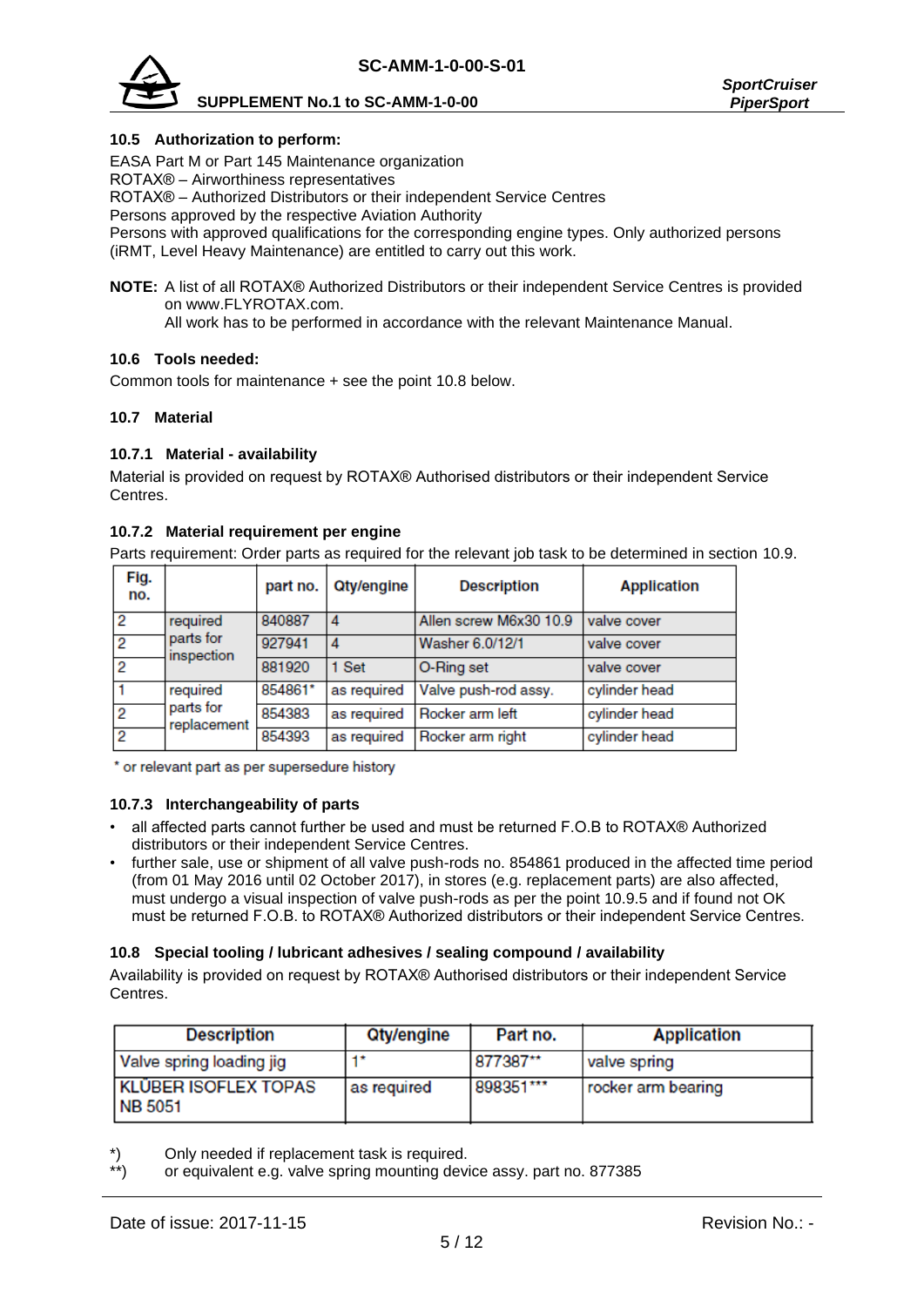*SportCruiser*

**NOTE:** If using these special tools observe the manufacturers specifications.

#### **10.9 Accomplishment instructions**

- **NOTE:** These instructions have to be followed in accordance with deadlines specified in the point 10.2 - Compliance.
- **10.9.1 Move the aircraft to a suitable place to perform the work.**
- **10.9.2 Remove the upper and bottom engine cowling, see the CR-MM-1-0-00, the latest revision.**
- **10.9.3 Disconnect the battery terminals.**

#### **10.9.4 Removing valve covers**

See Fig.2.

| <b>Step</b> | <b>Procedure</b>                                                                                                                       |
|-------------|----------------------------------------------------------------------------------------------------------------------------------------|
|             | Loosen Allen screw (1) M6x30 with washer (2) from valve cover (3), and remove it<br>together with large and small O-rings (4) and (5). |

#### **10.9.5 Visual inspection of valve push-rods**

Perform visual inspection of all push-rod ball sockets on all cylinder.

| Check for colour. See Fig.1. |  |
|------------------------------|--|
| Color                        |  |

| Color                | <b>Evaluation</b>                                                               |
|----------------------|---------------------------------------------------------------------------------|
| Silver surface       | Valve push-rod is OK. No further action required for this valve push-rod.       |
| <b>Black surface</b> | Valve push-rod is NOT OK.<br>See section. 10.9.6) Replacement of affected parts |
|                      |                                                                                 |

# **10.9.6 Replacement of affected parts on affected cylinder positions (only in case visual inspection is NOT passed OK)**

See Fig.2 and Fig.3.

On valve trains with valve push-rods found NOT OK the following steps need to be performed:

**NOTE:** On standard applications, the replacement of the push rods and rocker arms can be carried out with engine installed in aircraft.

| Step | <b>Procedure</b>                                              |
|------|---------------------------------------------------------------|
|      | Remove the spark plug connector and the four top spark plugs. |

#### **NOTE:** Prevent entering of foreign substance through spark plug hole.

| <b>Step</b> |       | <b>Procedure</b>                                                                                                                                                                                                                 |
|-------------|-------|----------------------------------------------------------------------------------------------------------------------------------------------------------------------------------------------------------------------------------|
|             |       | Turn crankshaft so that the respective piston is exactly on ignition top dead center.                                                                                                                                            |
|             | NOTE: | Only when you have an Criterion B) Spare parts affected engine and only<br>if engine is equiped with collar cap nuts M8 wrench size 13: Loosen the<br>external collar cap nut (6) for easier disassembling the rocker arm shaft. |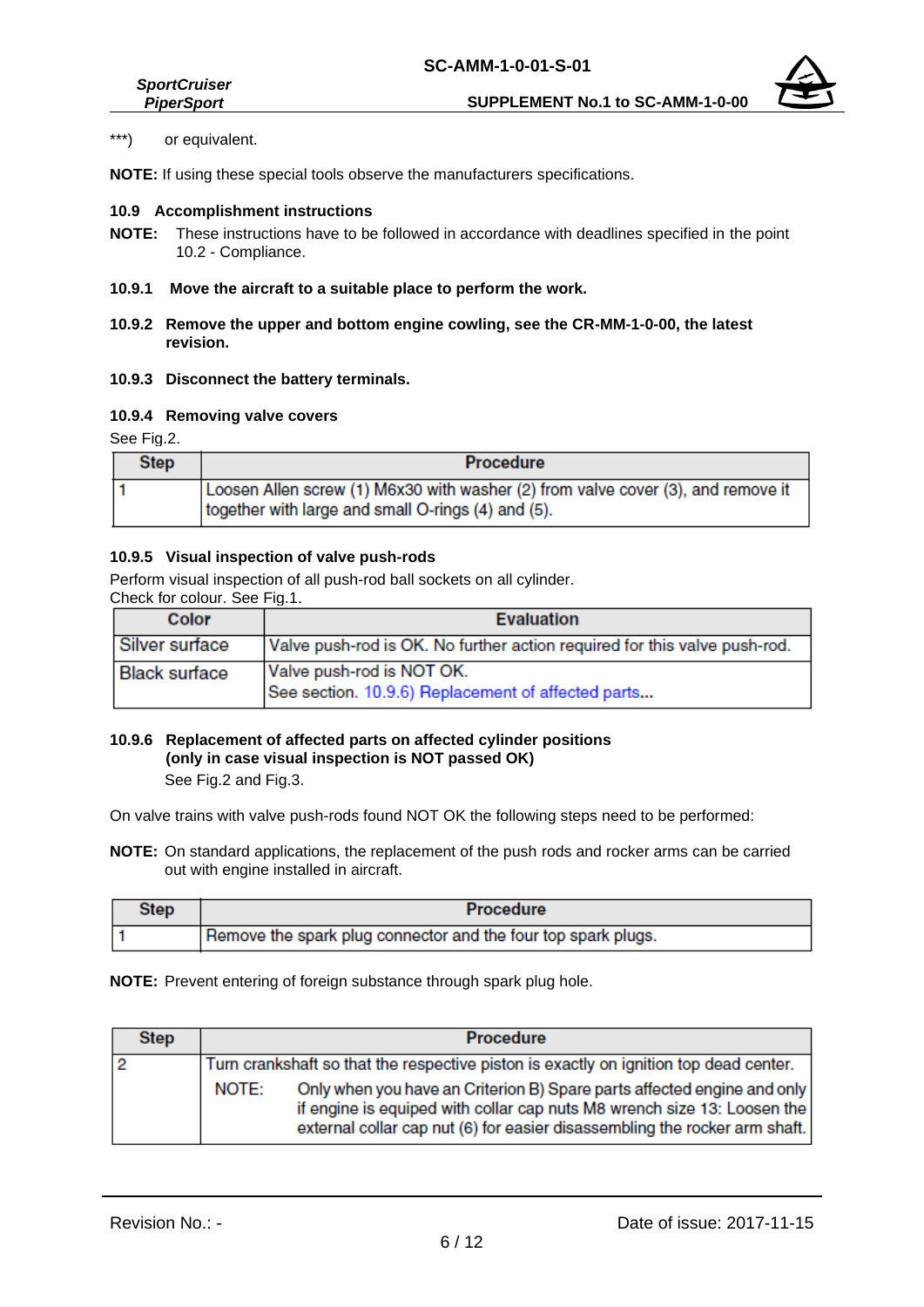

**SUPPLEMENT No.1 to SC-AMM-1-0-00** *PiperSport*

**NOTE:** Do not loosen the collar nuts M8. There is no reason to remove or losing the M8 collar nuts the head stud may come loose requiring re-installation as per current ROTAX® Maintenance Manual. In the event that in loosening collar nuts M8, the stud becomes loose, retighten the stud to 3 Nm (26 in.lb).

| <b>Step</b> | <b>Procedure</b>                                                                                                                                                        |
|-------------|-------------------------------------------------------------------------------------------------------------------------------------------------------------------------|
|             | Attach the support plate (12) to the valve spring loading jig part no. 877387 (7) with 2<br>hex. screws (13) M6x16 at the attachment points (14) on the cylinder heads. |
|             | Put adapters (15) on the valve spring loading jig.                                                                                                                      |
|             | Attach the valve spring loading jig on cylinder head and support plate with 2 Allen<br>screws (8) M6x70 and depress both valves with 3 turns.                           |

**WARNING:** When attaching the loading jig, take care to depress the valve with the valve spring simultaneously. Push the valve stem if need be, otherwise there is risk that the valve cotters will displace or may drop out.

| <b>Step</b> | <b>Procedure</b>                                                                                                                                                                                                                                                    |  |  |
|-------------|---------------------------------------------------------------------------------------------------------------------------------------------------------------------------------------------------------------------------------------------------------------------|--|--|
| 6           | This will relieve the pressure from both hydraulic tappets. Now the rocker arm shaft<br>(9) may be easily pulled out. Lift out both rocker arms (10) and (11).                                                                                                      |  |  |
| 7           | Replace only affected parts as per section 10.7.2). See also Fig. 3.                                                                                                                                                                                                |  |  |
| 8           | Apply KLÜBER ISOFLEX TOPAS NB 5051 (16) on both push-rod ball sockets and<br>contact areas of rocker arm and slide push-rod into the oil return tube (20).                                                                                                          |  |  |
| 9           | Check bushing and rocker arm shaft according to latest Maintenance Manual Heavy.                                                                                                                                                                                    |  |  |
| 10          | Put oil on the rocker arm bushing.                                                                                                                                                                                                                                  |  |  |
| 11          | Place rocker arm left (10) and rocker arm right (11) in cylinder head, apply<br>KLÜBER ISOFLEX TOPAS NB 5051 (16) on rocker arm shaft (9) and insert it into its<br>bearing support.                                                                                |  |  |
| 12          | Loosen valve spring loading jig and support plate.                                                                                                                                                                                                                  |  |  |
| 13          | When removing the valve spring loading jig , make sure the adapter rings (15) do not<br>jam on the valve spring retainer.                                                                                                                                           |  |  |
| 14          | NOTE:<br>Only when you have an Criterion B) Spare parts affected engine and only<br>if engine is equiped with collar cap nuts M8 wrench size 13:<br>Mount collar cap nut (6) according to latest Maintenance Manual Heavy<br>or SI-912-025/SI-914-026/SI-912 i-010. |  |  |
| 15          | Lubricate all moving parts in the rocker arm space with engine oil or equivalent.                                                                                                                                                                                   |  |  |

# **10.9.7 Install valve cover**

See Fig.2.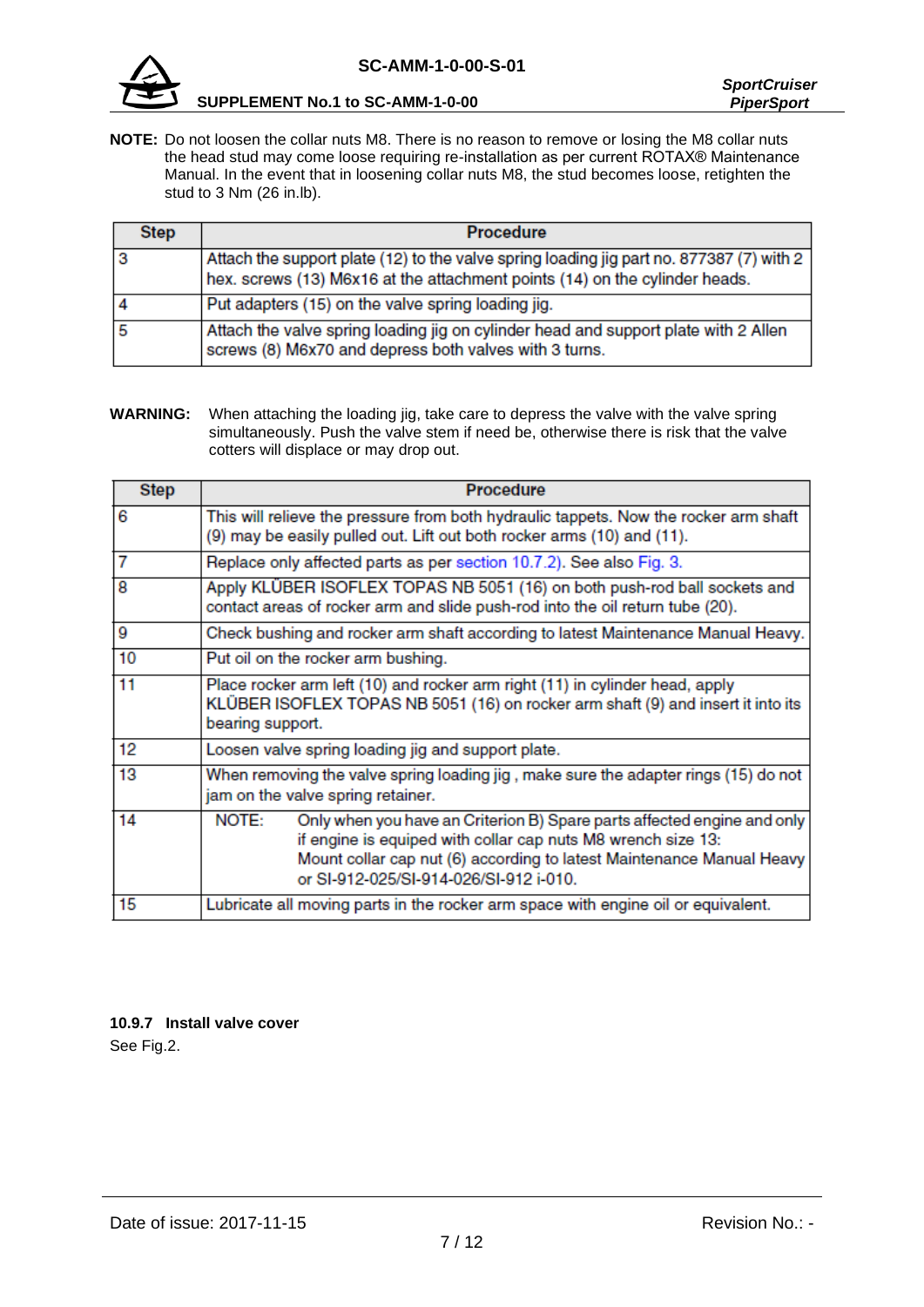#### **SC-AMM-1-0-01-S-01**



#### *SportCruiser PiperSport*

**SUPPLEMENT No.1 to SC-AMM-1-0-00**

| <b>Step</b> | <b>Procedure</b>                                                                                             |  |
|-------------|--------------------------------------------------------------------------------------------------------------|--|
|             | Clean the sealing surface of cylinder head and valve cover with a suitable lint-free<br>cloth or equivalent. |  |
|             | Insert new O-ring (4) 105x2.5 and O-ring (5) 6.4x1.8 into the valve cover (3).                               |  |
|             | Fit valve cover.                                                                                             |  |

**NOTE:** Between the valve covers a gap of min.0,1 mm (.004 in.) must remain. The covers must not touch each other.

| Step | <b>Procedure</b>                                                           |  |
|------|----------------------------------------------------------------------------|--|
|      | Tighten the new Allen screw (1) M6x30 with washer (2) to 10 Nm (89 in.lb). |  |

**WARNING:** Carefully inspect the length of the valve cover screw. Inspect whether thread is damaged. If the screw is loose or the valve cover leaking, the oil will not return into the oil tank by "blow-by gas" and the oil system will not properly function. Improper installation of the valve cover could lead to loss of crankcase pressure.

| <b>Step</b> | <b>Procedure</b>                                                                                                                                                                                                                                                                                                                                                                                                                   |  |
|-------------|------------------------------------------------------------------------------------------------------------------------------------------------------------------------------------------------------------------------------------------------------------------------------------------------------------------------------------------------------------------------------------------------------------------------------------|--|
| 5           | Refit the wiring and top spark plugs (17) and tighten.<br>- If genuine ROTAX® spark plugs installed. Tighten the spark plugs to 16 Nm<br>(142 in. lb.) on a cold engine.<br>- If still old spark plug version NGK used tighten to 20 Nm (177 in.lb) or change all<br>spark plugs to genuine ROTAX® spark plugs according to SI-912 i-013/SI-912-027/<br>SI-914-028.<br>Install spark plug connector according to a marking sleeve. |  |
| 6           | Repeat the procedure on the remaining 3 cylinder heads.                                                                                                                                                                                                                                                                                                                                                                            |  |
|             | Tighten the new Allen screw (1) M6x30 with washer (2) to 10 Nm (89 in.lb).                                                                                                                                                                                                                                                                                                                                                         |  |

#### **10.9.8 Connect the battery terminals.**

#### **10.9.9 Install the bottom and upper engine cowling on the airplane - see the CR-MM-1-0-00, the latest revision, and restore the airplane to original operating configuration.**

#### **10.9.10 Test run**

**General Note:** Danger of life threatening injuries caused by the propeller, rotating and stressed parts of the engine! Always observe the engine from a safe place while it is running. Check that the cockpit is occupied by a competent operator.

#### **10.9.10.1Preparation of the engine for test run:**

- Ensure that all the operating fluids (engine oil, coolant, fuel) are replenish to the specified level.
- Make sure that no lose objects (e.g. tools) are left in the engine compartment.
- Inspect tight fit of the propeller.
- Anchor the aircraft suitably to the ground and fix wheel chocks. Ensure that the propeller zone is clear and safe before starting the engine.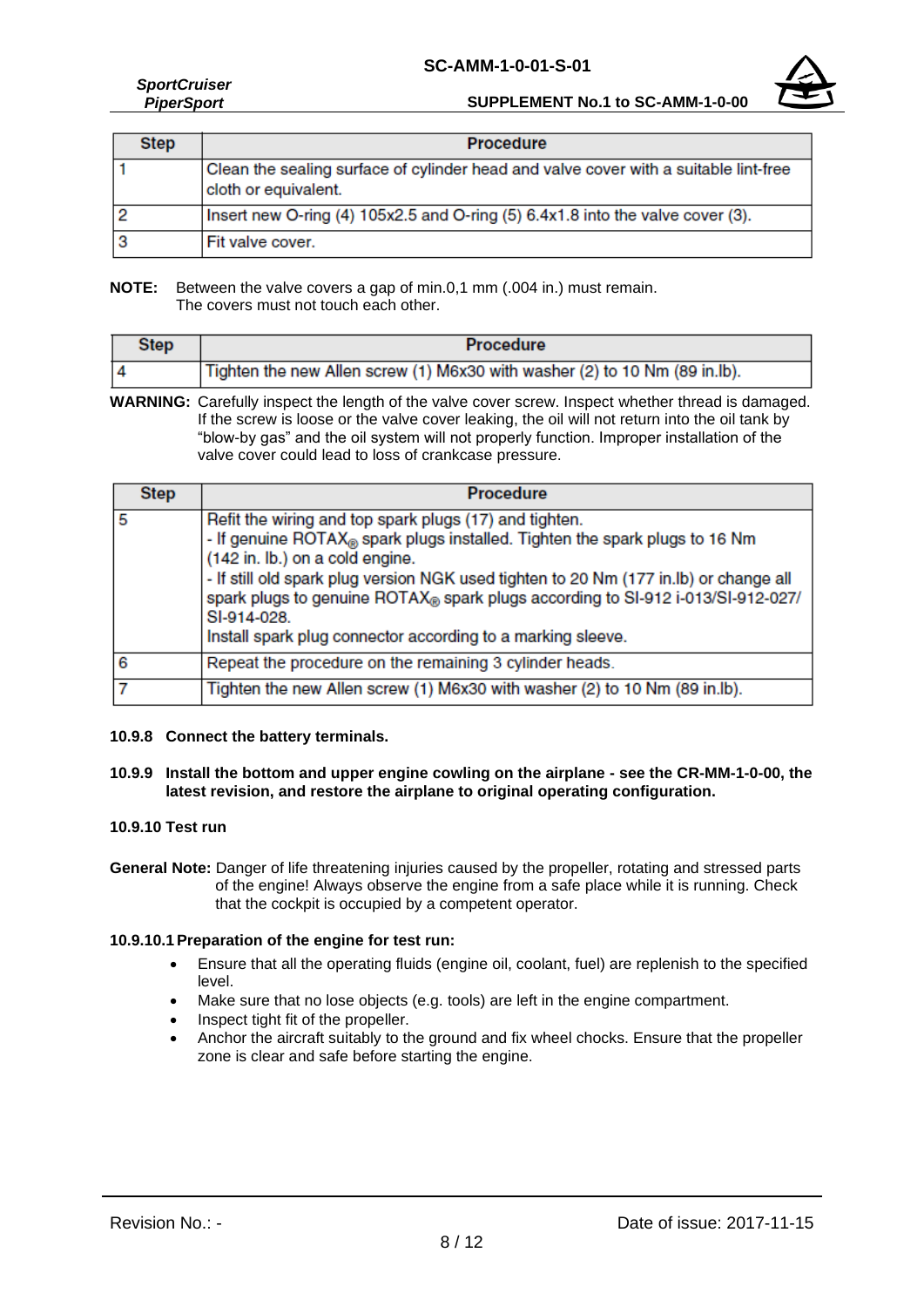

#### **10.9.10.2 Test run procedure**

| <b>Step</b>        | <b>Procedure</b>                                                                                                                                                                                                           |                                                                                                                                                                                                                                                                                                                                                                                                                                                                                             |  |
|--------------------|----------------------------------------------------------------------------------------------------------------------------------------------------------------------------------------------------------------------------|---------------------------------------------------------------------------------------------------------------------------------------------------------------------------------------------------------------------------------------------------------------------------------------------------------------------------------------------------------------------------------------------------------------------------------------------------------------------------------------------|--|
| 1                  | Establish fuel supply (open fuel cock).                                                                                                                                                                                    |                                                                                                                                                                                                                                                                                                                                                                                                                                                                                             |  |
| 2                  | Activate choke.                                                                                                                                                                                                            |                                                                                                                                                                                                                                                                                                                                                                                                                                                                                             |  |
| 3                  | Throttle lever to idle position.                                                                                                                                                                                           |                                                                                                                                                                                                                                                                                                                                                                                                                                                                                             |  |
| 4                  | Master switch "ON".                                                                                                                                                                                                        |                                                                                                                                                                                                                                                                                                                                                                                                                                                                                             |  |
| 5                  |                                                                                                                                                                                                                            | Ignition for both ignition circuits "ON".                                                                                                                                                                                                                                                                                                                                                                                                                                                   |  |
| 6                  | Press starter switch for max. 10 sec. (followed by a cooling period of 2 min.).                                                                                                                                            |                                                                                                                                                                                                                                                                                                                                                                                                                                                                                             |  |
| 7                  | After engine start, observe oil pressure. Oil pressure has to be built up within<br>$10$ sec.                                                                                                                              |                                                                                                                                                                                                                                                                                                                                                                                                                                                                                             |  |
| 8                  | Let engine run for approx. 2 min. at 2000 rpm. Then first use the throttle lever<br>to bring the engine to approx. 2500 rpm and then run through warming up pe-<br>riod, until the oil temperature reaches 50 °C (122 °F). |                                                                                                                                                                                                                                                                                                                                                                                                                                                                                             |  |
| 9                  | Check temperatures and oil pressure: At a steady oil temperature above<br>50 °C (122 °F) and oil pressure above 2 bar (29 psi) engine speed may be in-<br>creased.                                                         |                                                                                                                                                                                                                                                                                                                                                                                                                                                                                             |  |
| 10                 | Ignition check as per the current Operators Manual.                                                                                                                                                                        |                                                                                                                                                                                                                                                                                                                                                                                                                                                                                             |  |
| 11                 | Conduct a short full throttle run and check that the engine reaches the max. full<br>power speed. Consult the pilot's operating handbook for maximum speed, as<br>it depends on the propeller used.                        |                                                                                                                                                                                                                                                                                                                                                                                                                                                                                             |  |
| 12                 | After full-load run, conduct a short cooling run to prevent formation of vapour<br>lock in cylinder heads. This is necessary to prevent steam locks in the cooling<br>and fuel system after shut-down.                     |                                                                                                                                                                                                                                                                                                                                                                                                                                                                                             |  |
| 13                 | Shut engine down.                                                                                                                                                                                                          |                                                                                                                                                                                                                                                                                                                                                                                                                                                                                             |  |
|                    | NOTE:                                                                                                                                                                                                                      | On switching off the engine switch off ignition and withdraw the<br>ignition key.                                                                                                                                                                                                                                                                                                                                                                                                           |  |
| 14                 | Inspect rotary seal for leakage.                                                                                                                                                                                           |                                                                                                                                                                                                                                                                                                                                                                                                                                                                                             |  |
|                    | NOTE:                                                                                                                                                                                                                      | Due to the design of the rotary seal, the manufacturer tolerates<br>a certain amount of leakage. If the leakage is in excess of the<br>limit rotary seal must be renewed.                                                                                                                                                                                                                                                                                                                   |  |
| Tolerated leakage: |                                                                                                                                                                                                                            | For this check the engine must be operated until all temperatures have stabi-<br>lized for a period of 5 minutes. At that point shut down engine and ensure the<br>ignition is switched off and engine secured against unintentional operation.<br>Coolant must not drip through leakage bore, located at the base of the ignition<br>housing, for a period of 1 minute after the engine has been stopped.<br>In case this leakage test can not be passed, the rotary seal must be renewed. |  |

#### **10.9.11 Engine oil and coolant**

**Warning:** Risk of severe burns and scalds! Never open the radiator cap when the cooling system is hot. For safety's sake, cover cap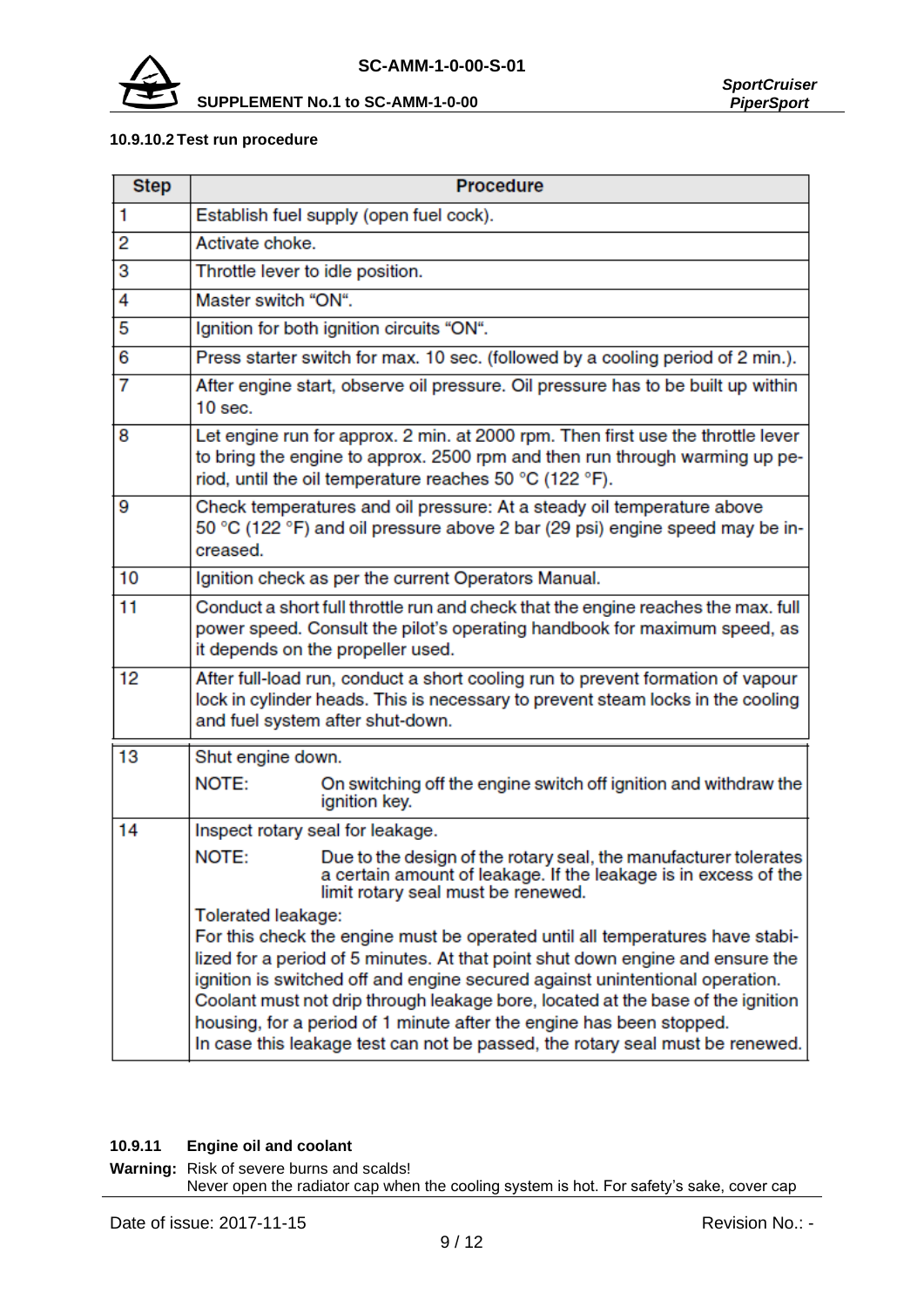#### *SportCruiser PiperSport*



with a rag and open slowly. Sudden opening of the cap could provoke the escape of boiling coolant and result in scalding. Replenish engine oil and coolant as required once engine has cooled down.

#### **10.9.12 Oil filter**

**NOTE:** If the oil filter has been replaced, re-tighten by hand after the trial run on a cold engine.

#### **10.9.13 Check of leaks**

Inspect the engine for oil, fuel or coolant leaks and repair as necessary.

#### **10.9.14 Complete aircraft records to reflect compliance with this Supplement.**

#### **10.10 Supporting pictures**

The following drawings should convey additional information:



Comparison of spare parts:

GOOD **BAD** (silver color) (black color)

**Fig.1 – Visual inspection**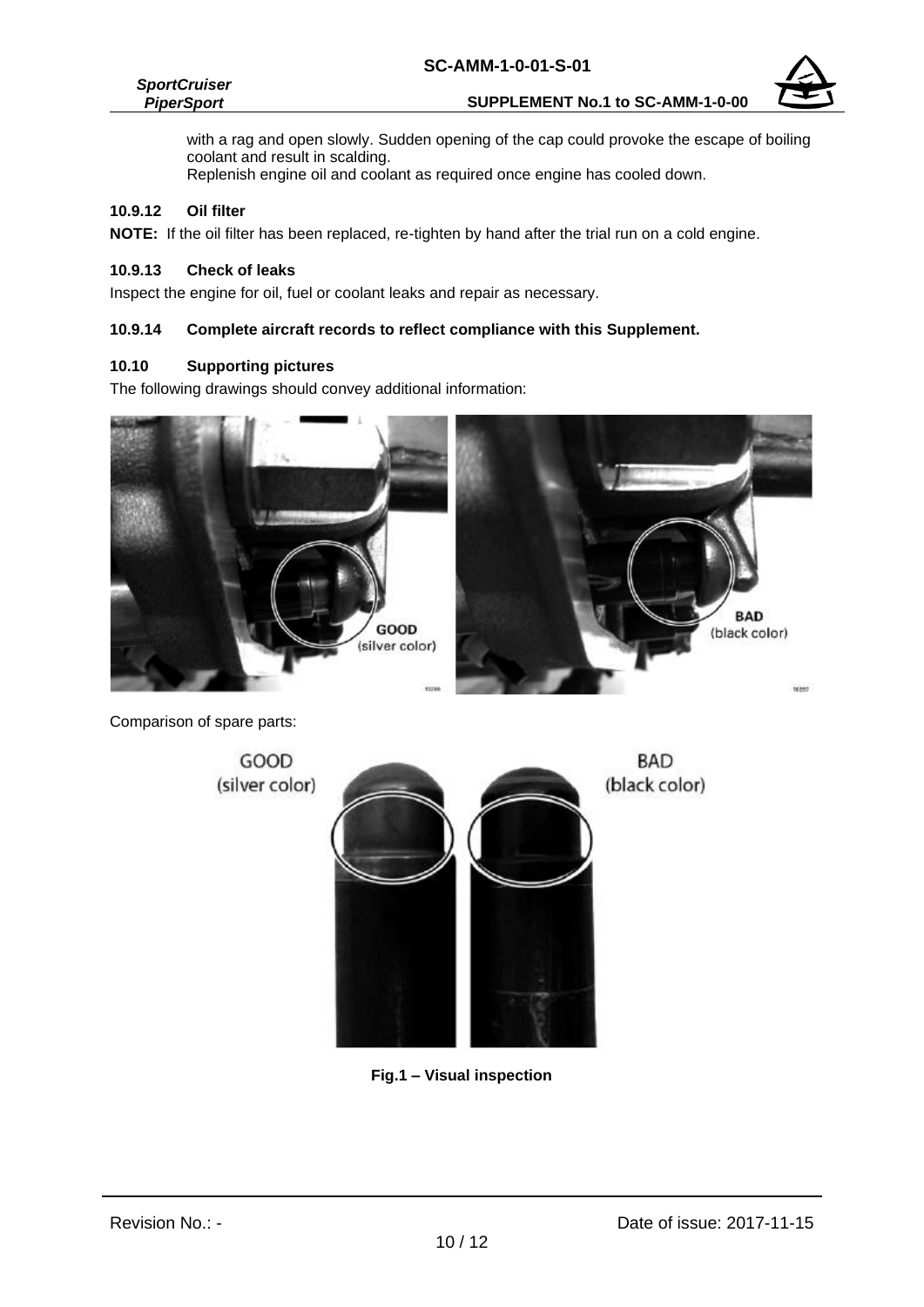

### **Supporting pictures – continue**



**Fig. 2**